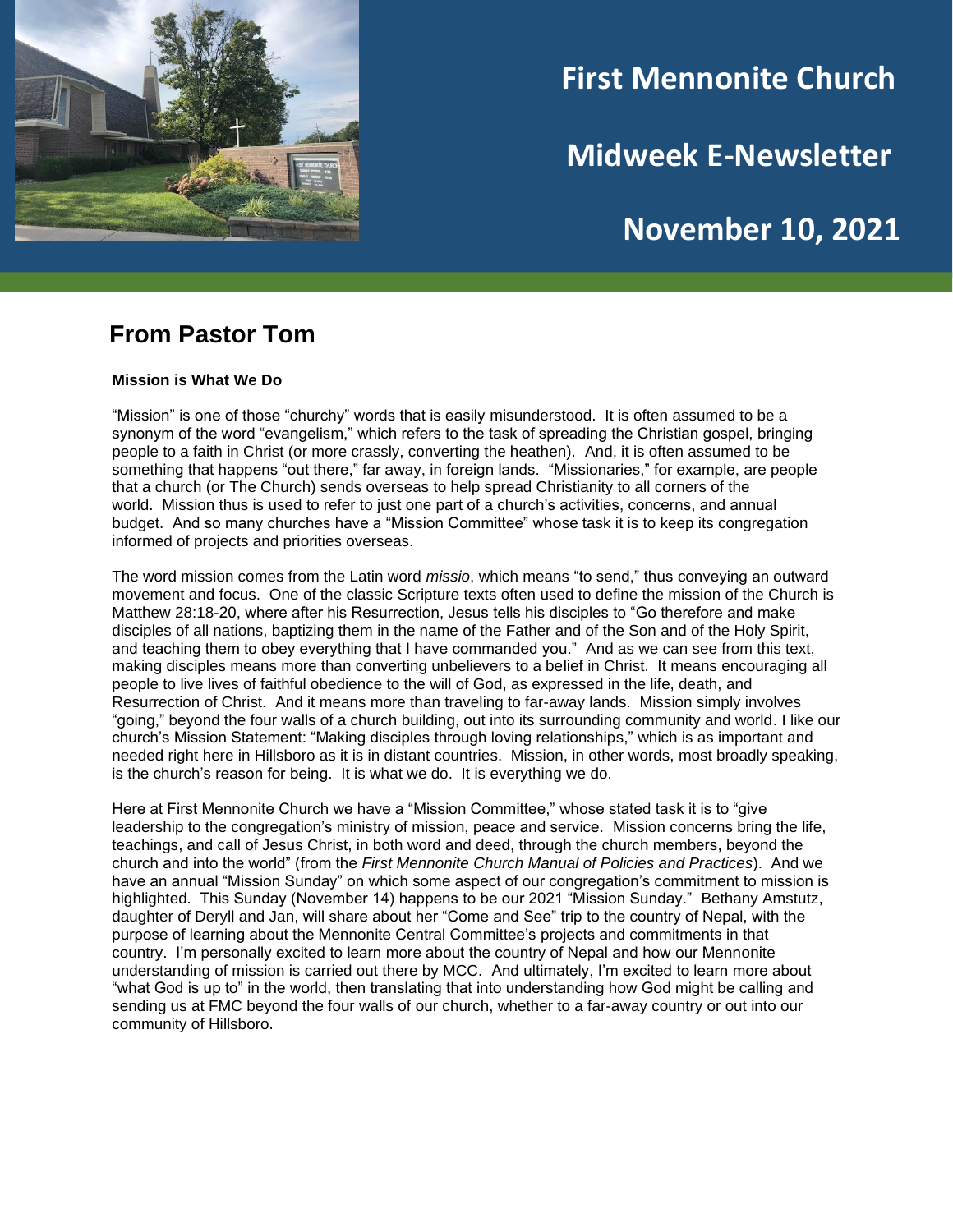## **Upcoming Events**

- **FMC Wednesday Night TONIGHT!** Come at 6:15 p.m. to enjoy taco soup, chips, grapes and a pumpkin or cherry dessert! Pastor Tom will be leading a study of John 15:1-9 at 7 p.m. in the chapel, and youth will meet.
- **First Mennonite Church of Halstead, KS, is hosting a drive-thru Mission Supper** Nov.13 from 5-7 p.m. outside the church building at 427 W. 4th in Halstead. Donations from this meal benefit the Neighbors Store and missionaries: Dave and Rebekka Stutzman of Germany and Rachel Givens of France. The menu includes smoked sausage, chicken borscht, zweiback, green beans and a cookie. Be sure to join us!
- **Tabor College is delighted to welcome famed pianist Andreas Klein** to the 2021-2022 Concert Series Nov. 12 at 7 p.m. in the Shari Flaming Center for the Arts. Klein will perform pieces from Bach, Beethoven, Chopin and more. Please come enjoy a fantastic presentation of the classics!
- **MDS Region 3 Annual Meeting** is November 12-13, 2021 at Hesston Mennonite Church in Hesston, KS. Registration table opens at 4 p.m. on Friday, November 12. **RSVP** by completing the online registration form at **[https://tinyurl.com/2xa9bys9](https://r20.rs6.net/tn.jsp?f=001Ies4oAkwWVxR74V5CLBH_XPMFRLbzqAsWvd0bwg5DgCtaaQDvzhCbiQT95p1F7j9GYo2IN4nWB2xCw2cSjZX9284UGmEMGfMO7cptqs6RRPW3HBXYtBDMbm-CmL6RN-VUWd_LuraOB69PWl3ke9JrmmqyLIxDBJk&c=29Vx49HcS6VuMzZw4j-md_lNu8D2Mr-R2eArpl_a0b7ZTra0aqme6Q==&ch=pxRrqVHYaf1QsLaDEMAdO8iFoPOtj4tE5NPsz1oJYn-gTd0JyCuH9A==)** or by contacting Steve Hochstetler at (919) 825-0354 or **[shochstetler@mds.org](mailto:shochstetler@mds.org)**.

**Additional Details:** On Friday come and enjoy the fellowship, the meal, special music and our keynote speaker Kevin King. On Saturday we will hear more about what is happening in Region 3 and to have a chance to dive in a bit deeper with some table activities. This will be followed by lunch and then a Region 3 business meeting. Throughout the weekend you will have opportunities to meet/greet some of the binational staff. We also plan to make this a hybrid meeting with the meeting connected to a Zoom meeting for those that could not travel to Hesston. The Zoom meeting link is **[https://tinyurl.com/2e4v6ups](https://r20.rs6.net/tn.jsp?f=001Ies4oAkwWVxR74V5CLBH_XPMFRLbzqAsWvd0bwg5DgCtaaQDvzhCbrxGV8ZRwY8YzkTLL-TcbNiBlomapL5SPoROehfeZUbyL_qtxLF0m39pzGvH44T4vJ1qulFQDOF4hSTg3_CUM6Qs9-LptO5xFw==&c=29Vx49HcS6VuMzZw4j-md_lNu8D2Mr-R2eArpl_a0b7ZTra0aqme6Q==&ch=pxRrqVHYaf1QsLaDEMAdO8iFoPOtj4tE5NPsz1oJYn-gTd0JyCuH9A==)**. For more details about the meeting, visit **[https://mds.mennonite.net/region-3-annual-meeting-2021/](https://r20.rs6.net/tn.jsp?f=001Ies4oAkwWVxR74V5CLBH_XPMFRLbzqAsWvd0bwg5DgCtaaQDvzhCbiQT95p1F7j9Oq79dCzndKanIPLehQzZyYCrjhvN283KsaBdtkcJK7h1vfvNLniuoJaKVR_GhtU8a9SFFAK0pvkZ8pTUDAyxbiO4vCbTur7qdDuN5oAU0m4UtrfTH3PRc6NmXaT-zuA-&c=29Vx49HcS6VuMzZw4j-md_lNu8D2Mr-R2eArpl_a0b7ZTra0aqme6Q==&ch=pxRrqVHYaf1QsLaDEMAdO8iFoPOtj4tE5NPsz1oJYn-gTd0JyCuH9A==)**.

- **KIPCOR Film Series:** *A Home Called Nebraska* **is screening Sunday, Nov. 14 at 2 p.m.** at *Krehbiel Auditorium in Luyken Fine Arts Center at Bethel College*. Emily Haverkamp, an immigration and asylum lawyer from Wichita, will lead the discussion following the screening. Bethel's current COVID-19 protocols require physical distancing and mask-wearing indoors with groups of 10 or more.
- **Tabor College is pleased to present Handel's Messiah** Sunday, Nov. 21 at 7 p.m. in the Shari Flaming Center for the Arts. The Tabor College Concert Choir, conducted by Dr. Greg Zielke, is joined by alumni and the Tabor Messiah Orchestra to offer this free performance. Reserved seating is required, and tickets are now available at tabor.edu/tickets. An offering will be received, and food donations are encouraged to benefit the Hillsboro Area Ministerial Association.

## **Other Announcements**

 **Mission Sunday is THIS SUNDAY!** Bethany (Amstutz) Schrag will be sharing on her MCC Learning trip to Nepal. Lunch will be served after church and will include Chicken Lo Mein and Pork Dumplings from Panda Kitchen and cake. Bring a salad to share. Invite your friends! Offering will go to Mennonite Mission Network.